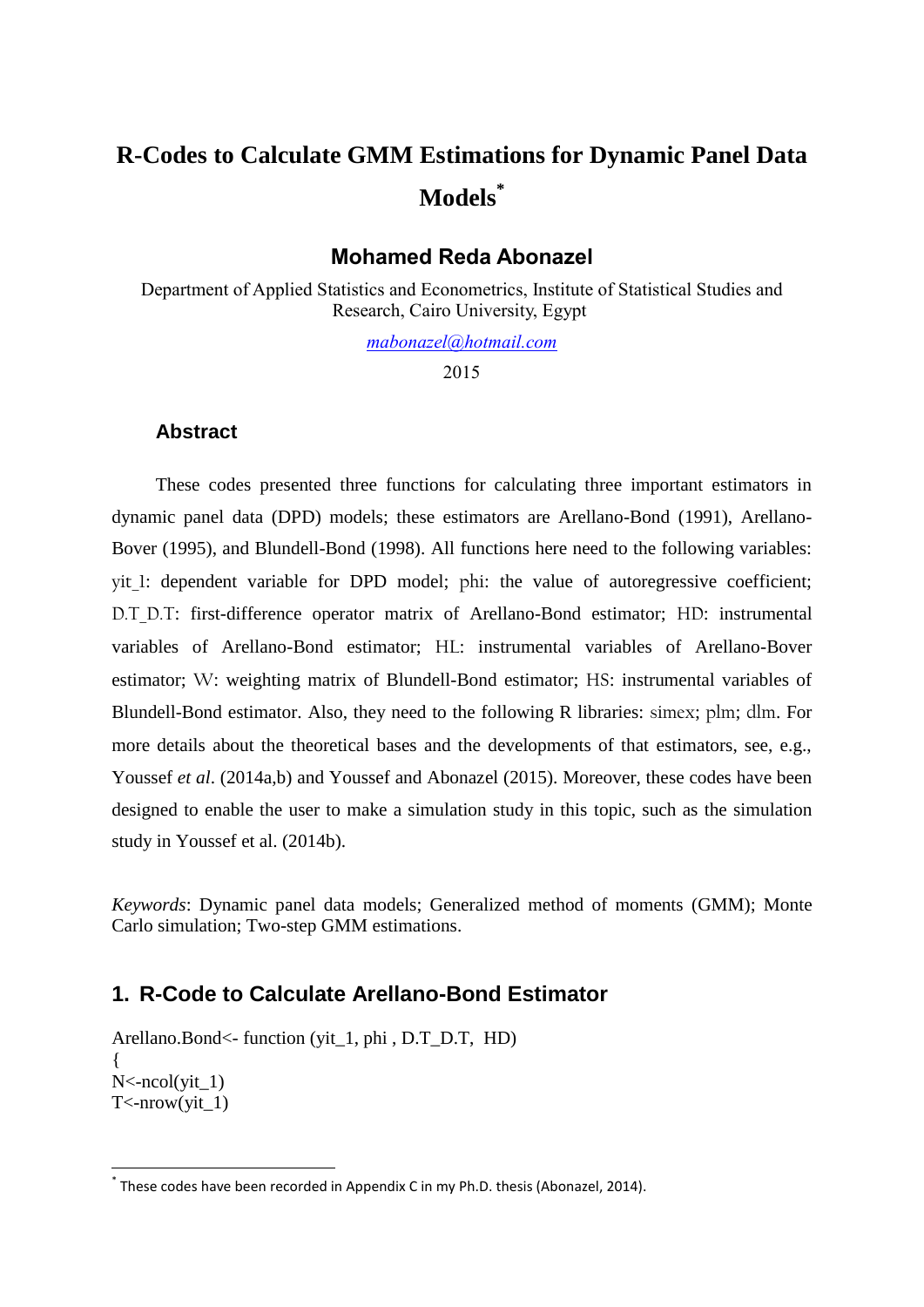#### calculate  $\Delta y$ delta\_y<- apply(yit\_1 [(2:T),],2,diff) ; dim(delta\_y)<-c((T-2)\*N,1) delta y 1<- apply(yit\_1 [(1:T-1),],2,diff) ; dim(delta y 1)<-c((T-2)\*N,1)  $\# \# \# \#$  calculate D using my function D<- kronecker (diag(1,N), D.T\_D.T ) #### calculate A AD1<- t(HD) %\*% D %\*% HD  $\# \# \#$  calculate  $\widehat{\Phi}$  step (1) part1<- ginv (t(delta y 1) %\*% HD %\*% ginv(AD1) %\*% t(HD) %\*% delta y 1) part2<- t(delta\_y\_1) %\*% HD %\*% ginv(AD1) %\*% t(HD) %\*% delta\_y phi.hat.step1<- part1 %\*% part2 dim(phi.hat.step1)<- NULL Bias.ABond.step1 <- phi.hat.step1 - phi Bias.Square.phi.hat.step1<- (Bias.ABond.step1 ^2) SE.phi.hat.step1<- sqrt (diag(part1)) phi.hat.Square.step1<- (phi.hat.step1^2) #### step 2  $\# \# \#$  calculate  $\hat{\Phi}$  step (2) #### calculate residual u.hat delta\_y<-  $apply(yit_1 [(2:T),],2,diff)$ delta\_y\_1<-  $apply(yit_1 [(1:T-1),],2,diff)$ delta\_yit.hat <- phi.hat.step1\* delta\_y\_1 #### calculate  $\Delta$  u.hat delta u.hat. $i <$ - delta y- delta yit.hat #### calculate sigma.2.epsilon.hat for weight BB estimator

```
sum_delta_u.hat <- sum(delta_u.hat.i^2) 
sigma.2.epsilon.hat <- sum_delta_u.hat/(2*N*(T-2))f <- matrix (0, nrow = N+1, ncol=1)for (i \text{ in } 1 : N) f[j+1,1] <- j* (T-2)
A sum<0for (i in 1 : N}
A_sum <- A_sum + (t(HD[(f[i,1]+1) : f[i+1,1],]) %*% delta_u.hat.i[,j] %*% t(
delta_u.hat.i[,j]) %*% (HD[(f[j,1]+1) : f[j+1,1],]) )
}
       AD2\lt- A_sum
\# \# \# \# calculate \hat{\Phi} step 2
```
dim(delta\_y)<-c( $(T-2)*N,1$ ) dim(delta\_y\_1)<-c((T-2)\*N,1) part1\_step2<- ginv (t(delta\_y\_1) %\*% HD %\*% ginv(AD2) %\*% t(HD) %\*% delta\_y\_1) part2 step2<- t(delta y 1) %\*% HD %\*% ginv(AD2) %\*% t(HD) %\*% delta y phi.hat.step2<- part1\_step2 %\*% part2\_step2 dim(phi.hat.step2)<- NULL Bias.ABond.step2 <- phi.hat.step2- phi Bias.Square.phi.hat.step2<- Bias.ABond.step2 ^2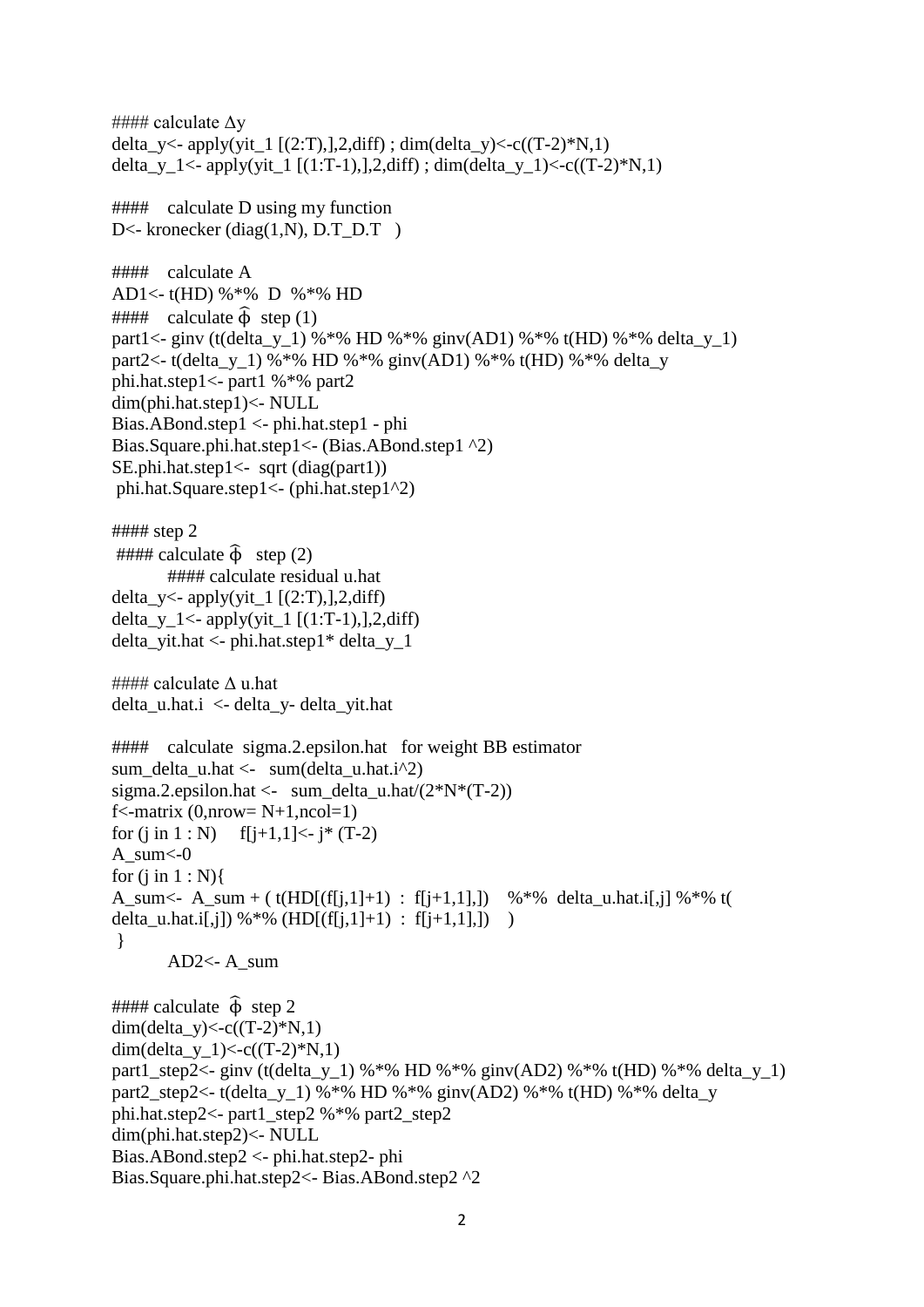```
SE.phi.hat.step2<- sqrt (diag(part1 \ step2))phi.hat.Square.step2<- phi.hat.step2^2
```

```
##### the function results
values_step2 <- list(phi.hat.step2=phi.hat.step2, Bias.ABond.step2= Bias.ABond.step2, 
Bias.Square.phi.hat.step2= Bias.Square.phi.hat.step2, 
SE.phi. = SE.phi. hat.step2, phi.hat.Square.step2= phi.hat.Square.step2,
sigma.2.epsilon.hat = sigma.2.epsilon.hat)values_step1 <- list(phi.hat.step1=phi.hat.step1, Bias.ABond.step1= Bias.ABond.step1,
Bias.Square.phi.hat.step1= Bias.Square.phi.hat.step1, 
SE.phi.hat.step1 = SE.phi.hat.step1, phi.hat.Square.step1= phi.hat.Square.step1 )
result<-list(values_step1=values_step1,values_step2=values_step2)
return(result) }
```
## **2. R-Code to Calculate Arellano-Bover Estimator**

```
Arellano.Bover \leq-function (yit 1, phi, HL)\{N < -ncol(\text{vit } 1)T <-nrow(yit 1)
delta_y_1<- apply(yit_1 [(1:T-1),],2,diff)
```

```
\# \# \# \# calculate y_1 and y
y_1 <- yit_1 [(2:(T-1)), ; dim(y_1) <- c((T-2) *N, 1)
y<- yit_1 [(3:T),] ; dim(y)<-c((T-2)*N,1)
```

```
#### calculate AL1
AL1<- t(HL) %*% HL
```

```
\# \# \# calculate \hat{\Phi} step (1)
part1_Bover_step1<- ginv (t(y_1) %*% HL %*% ginv(AL1) %*% t(HL) %*% y_1)
part2 Bover step1<- t(y_1) %*% HL %*% ginv(AL1) %*% t(HL) %*% y
phi.hat.Bover.step1<- part1_Bover_step1%*% part2_Bover_step1
dim(phi.hat.Bover.step1)<- NULL
Bias.ABover.step1 <- phi.hat.Bover.step1 - phi
Bias.Square.phi.hat.Bover.step1<- Bias.ABover.step1^2
SE.phi.hat.Bover.step1<- sqrt (diag(part1_Bover_step1))
phi.hat.Square.Bover.step1<- phi.hat.Bover.step1^2
```

```
#### step 2
\# \# \# \# calculate \hat{\Phi} step (2)
y_1 < - yit 1 [(2:(T-1)),
y \leftarrow \text{yit} 1 [(3:T),]
yit.hat Bover \langle- phi.hat.Bover.step1 * y_1
u.hat.i_Bover <- y - yit.hat_Bover
```
#### calculate AL2  $f$  <-matrix (0,nrow = N+1,ncol = 1) for  $(i \text{ in } 1 : N)$  f[j+1,1] <- j\* (T-2) AL2<-0 ; for  $(i \text{ in } 1 : N)$ {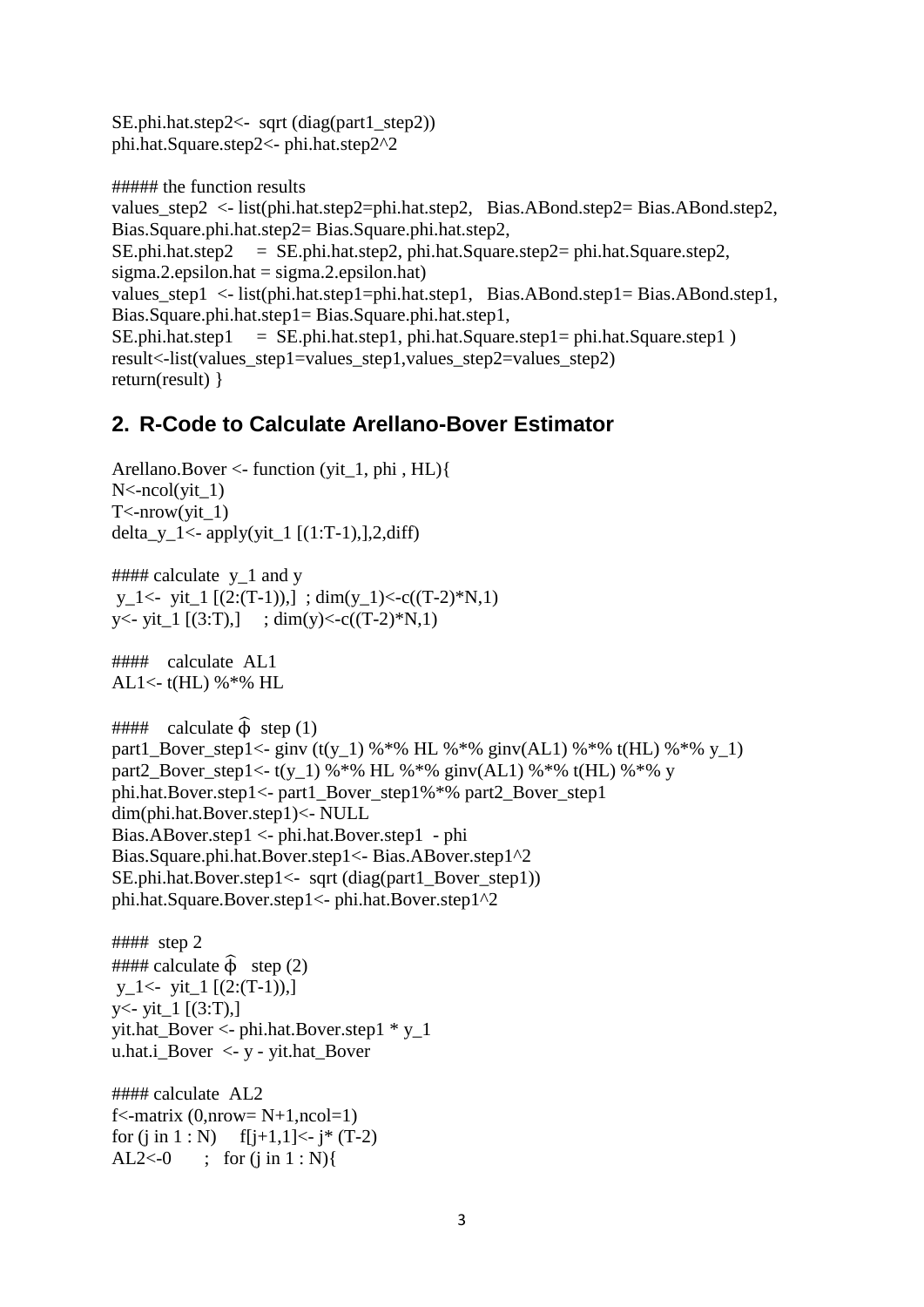AL2<- AL2 + (t(HL[(f[j,1]+1) : f[j+1,1],]) %\*% u.hat.i\_Bover [,j] %\*% t( u.hat.i\_Bover [,j]) %\*% (HL[(f[j,1]+1) : f[j+1,1],]) ) }  $\# \# \#$  calculate  $\hat{\Phi}$  step (2)  $dim(y_1) < -c((T-2)*N,1)$ dim(y) $<< (T-2)*N,1)$ part1 Bover step2<- ginv (t(y\_1) %\*% HL %\*% ginv(AL2) %\*% t(HL) %\*% y\_1) part2 Bover step2<- t(y\_1) %\*% HL %\*% ginv(AL2) %\*% t(HL) %\*% y phi.hat.Bover.step2<- part1\_Bover\_step2%\*% part2\_Bover\_step2 dim(phi.hat.Bover.step2)<- NULL Bias.ABover.step2 <- phi.hat.Bover.step2 - phi Bias.Square.phi.hat.Bover.step2<- Bias.ABover.step2^2 SE.phi.hat.Bover.step2<- sqrt (diag(part1\_Bover\_step2)) phi.hat.Square.Bover.step2<- phi.hat.Bover.step2^2

```
#### the function results
values step2 <- list(phi.hat.Bover.step2= phi.hat.Bover.step2, Bias.ABover.step2 =
Bias.ABover.step2, Bias.Square.phi.hat.Bover.step2= Bias.Square.phi.hat.Bover.step2, 
SE.phi.hat.Bover.step2= SE.phi.hat.Bover.step2, phi.hat.Square.Bover.step2= 
phi.hat.Square.Bover.step2)
values step1 <- list(phi.hat.Bover.step1= phi.hat.Bover.step1, Bias.ABover.step1 =
Bias.ABover.step1, Bias.Square.phi.hat.Bover.step1= Bias.Square.phi.hat.Bover.step1, 
SE.phi.hat.Bover.step1= SE.phi.hat.Bover.step1, phi.hat.Square.Bover.step1= 
phi.hat.Square.Bover.step1)
result<-list(values_step1=values_step1,values_step2=values_step2)
return(result)}
```
# **3. R-Code to Calculate Blundell-Bond Estimator**

```
BB \le- function (yit_1, phi, W= "G", D.T_D.T, HD,HL,HS){
N < -ncol(\text{vit } 1)T <-nrow(yit 1)
\# \# \# \# calculate y_s and y_s_1
y \le - yit_1 [(3:T),]y 1 <- yit 1 [(2:(T-1)),
delta_y_1<- apply(yit_1 [(1:T-1),],2,diff)delta_y<- apply(yit_1 [(2:T),],2,diff);
y_s < -rbind(delta_y,y); dim(y_s)<-c( 2*(T-2)*N,1)
y_s_1 < -r rbind(delta_y_1,y_1) ; dim(y_s_1) < -c(2*(T-2)*N,1)
#### calculate G
G_T<- bdiag (D.T_D.T , diag(1,T-2))
G - kronecker(diag(1,N), G_T)
#### calculate AS1
AS1<- t(HS) %*% G%*% HS
```
#### Case of I if (W=="I") AS1<- t(HS) %\*% HS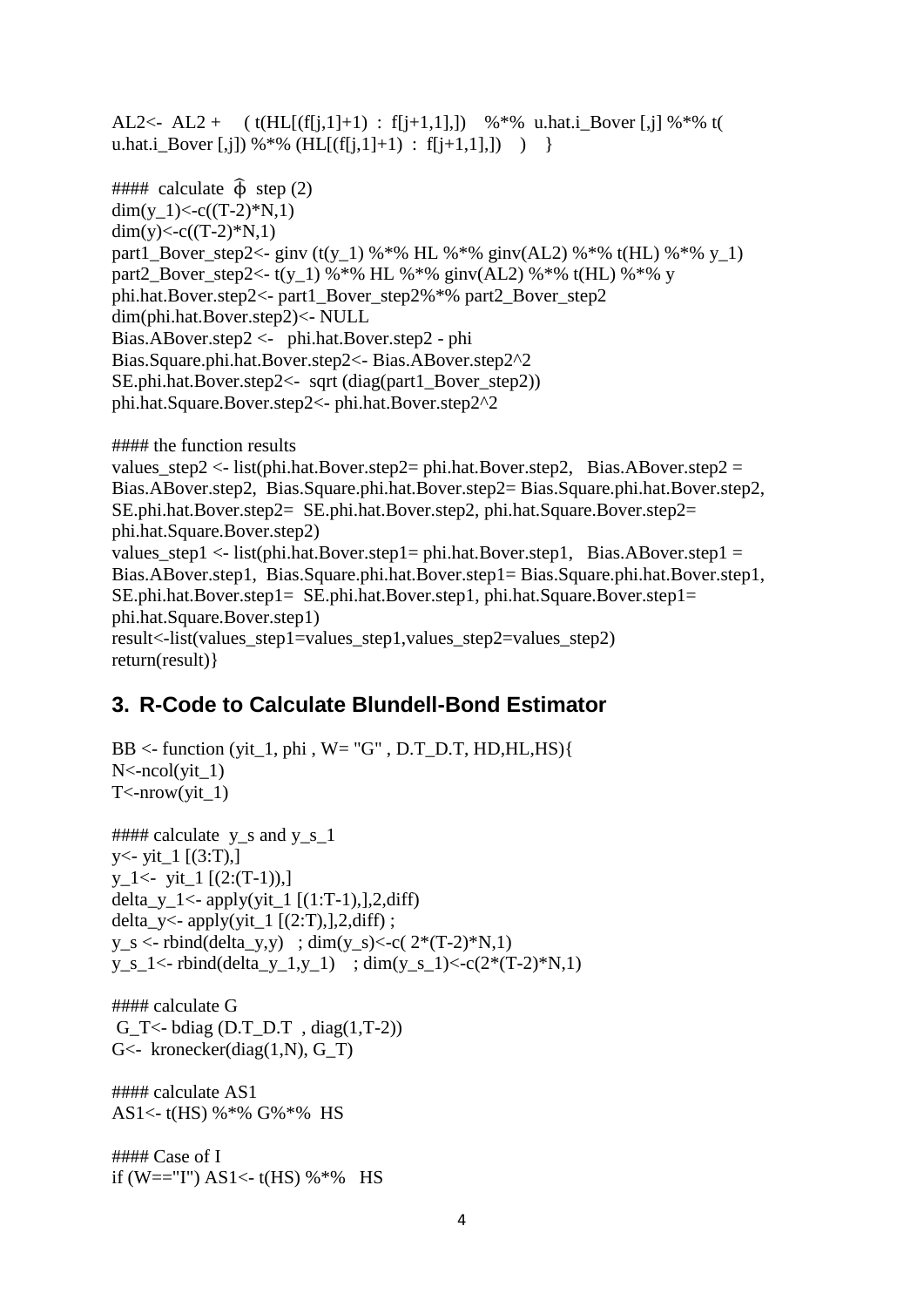```
\# \# \#tealculate \hat{\Phi} step (1)
part1_BB_step1<- ginv (t(y_s_1) %*% HS %*% ginv(AS1) %*% t(HS) %*% y_s_1)
part2_BB_step1<- t(y_s_1) %*% HS %*% ginv(AS1) %*% t(HS) %*% y_s
phi.hat.BB.step1<- part1_BB_step1%*% part2_BB_step1
dim(phi.hat.BB.step1)<- NULL
Bias.BB.step1 <- phi.hat.BB.step1 - phi
Bias.Square.phi.hat.BB.step1<- Bias.BB.step1^2
#### step 2
\# \# \# calculate \widehat{\Phi} step (2)
       #### calculate residual u.hat.i_S
y_s < -rbind(delta y,y)
y s 1 \le- rbind(delta y 1,y 1)
yit.hat_BB <- phi.hat.BB.step1 * y_s_1
u.hat.i_S<- y_s - yit.hat_BB
####calculate sigma.2.mu.hat for weight BB estimator 
delta_u.hat.i_BB <- u.hat.i_S[1:(T-2),]
u.hat.i BB <- u.hat.i S[(T-1): (2*(T-2)),]
sum UU<0for (i in 1:N) {
sum_UU <- sum_UU + sum(u.hat.i_BB [,i]^2) - (sum( delta_u.hat.i_BB [,i]^2)/2) }
sigma.2.mu.hat\le- sum_UU/(N*(T-2))
f <-matrix (0,nrow = N+1,ncol = 1)
for (i in 1 : N) f[i+1,1] <- i<sup>*</sup> (T-2)
#### calculate AS2
hs_list\leftarrow-list(); AS2\leftarrow-0
 for (i in 1 : N }
hs list [[1]] < - HD[(f[i,1]+1) : f[i+1,1],]hs_list [[2]] <- HL[(f[i,1]+1) : f[i+1,1],]HSi <-diag.block (hs_list)
AS2<- AS2 + (t(HSi) %*% u.hat.i_S [,j] %*% t( u.hat.i_S [,j]) %*% HSi)
} 
####calculate \hat{\Phi} step (2)
dim(y_s_1)<-c(2*(T-2)*N,1)
dim(y_s)<-c(2*(T-2)*N,1)
part1_BB_step2<- ginv (t(y_s_1) %*% HS %*% ginv(AS2) %*% t(HS) %*% y_s_1)
part2_BB_step2<- t(y_s_1) %*% HS %*% ginv(AS2) %*% t(HS) %*% y_s
phi.hat.BB.step2<- part1_BB_step2%*% part2_BB_step2
dim(phi.hat.BB.step2)<- NULL
Bias.BB.step2 <- phi.hat.BB.step2 - phi
Bias.Square.phi.hat.BB.step2<- Bias.BB.step2^2
```
#### the function results